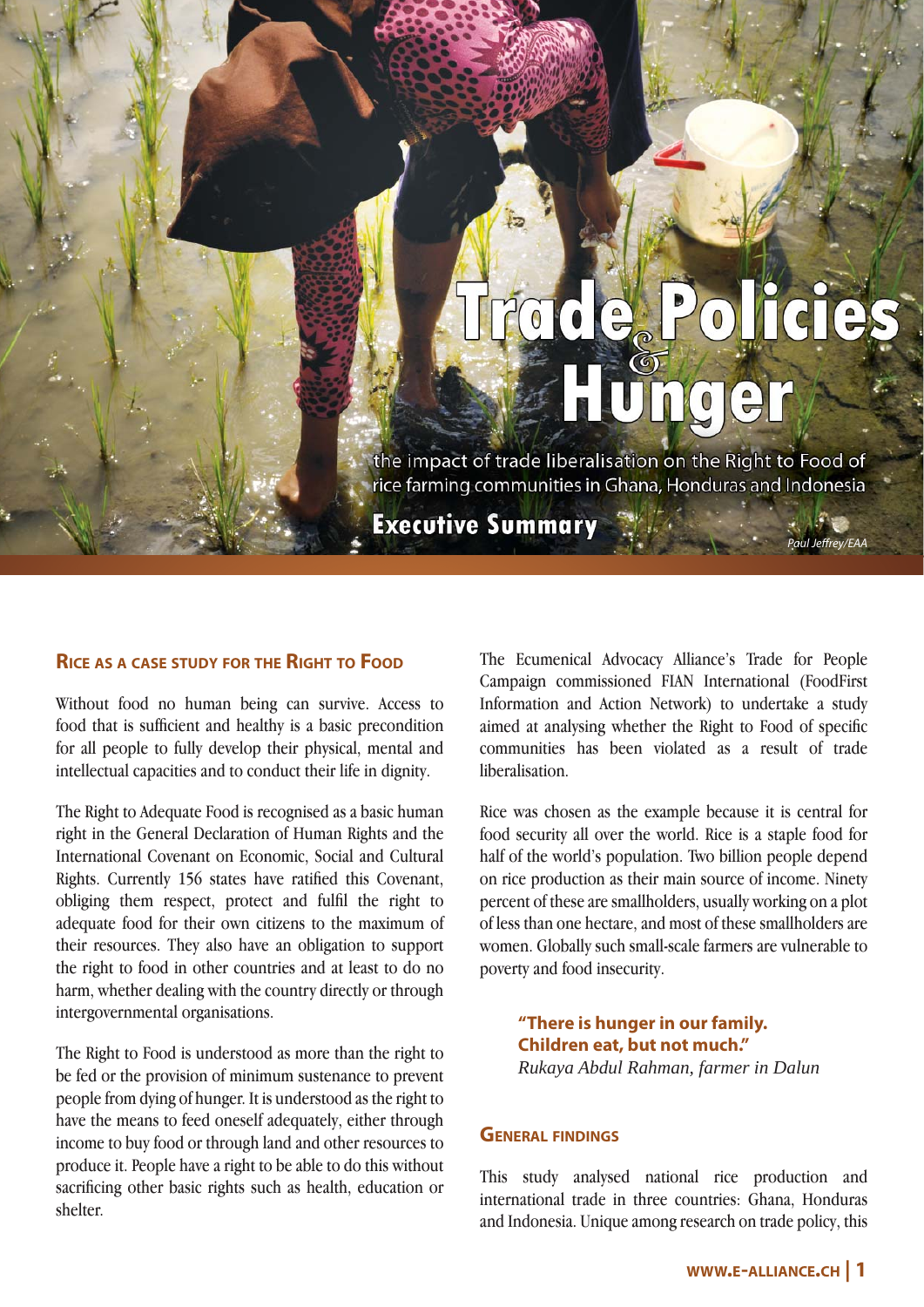study set macroeconomic analysis side by side with a community level human rights assessment. The study reveals the pressures put on national governments by international organisations such as the International Monetary Fund (IMF) and the World Bank to open markets and remove supports, as well as the effect of trade agreements in contributing to poverty and hunger of already vulnerable small farmers.



storms' devastation but to the huge amounts of rice dumped on the Honduran market as food aid from the US. This eliminated demand for local rice at a fair production price. In the 30 families that make up the community of Guayamán, previously 23 were involved in rice production. Now only five continue to produce rice, and even they need to augment their livelihood with other jobs

In Ghana, local rice farmers in Dalun, in the Northern Region have seen the demand for their rice drop 75 percent since 2000 as rice from the US, Vietnam and Thailand inundated the local market during a slump in the world market price for rice. The US rice in particular has been highly subsidized and dumped on the Ghanaian market at less than the cost of production. These imports also have had the advantage of an international infrastructure for distribution and advertising. As a result, more farmers report cutting back on meals, rising debts, increasing health problems and inability to meet the educational needs of their children, particularly before the harvest when resources are scarcest. Due to demands by the International Monetary Fund, Ghana removed support services for farmers in the 1980s and liberalised rice imports in 1992. In 2003, when the Ghanaian government attempted to raise tariffs on rice, the IMF again applied significant pressure until the government reversed its decision.

In Honduras, local rice production collapsed in the early 1990s when the

> **"In a way they have food in the sense of direct eating. But what sacrifices are they making in order to eat?"**

*Ibrahim Akalbila, Ghana Trade and Livelihood Coalition*

from the US. Two natural disasters – Hurricane Mitch and Tropical Storm Michelle – gave another serious blow to rice farmers trying to recover. This was due not so much to the

in the region. A successful reduction in subsistence farming that had been achieved in the 1980s due to agrarian reform has largely been reversed, and control and ownership of land is once again becoming concentrated in the hands of a few. While rice production stabilized after a national Rice Agreement in 1999, the implementation of the Central American Free Trade Agreement (CAFTA) means that tariffs will steadily fall to zero, jeopardizing still further the farmers who struggle to feed their families, much less climb out of the debts that have accumulated.

Since independence in 1949, Indonesia has sought to become self-sufficient in rice and to achieve low rice prices for consumers and high incomes for producers. Up until 1996 the government controlled the domestic market to ensure price stability and subsidized production. Import liberalisation began in 1995 with WTO rules, which was further expanded in 1997 following the Asian economic crash and the Structural Adjustment Programmes imposed by the IMF. Imports increased and both producer and consumer prices for rice became very volatile. The impact

> on the communities of the "rice barn" of Indonesia in West Java have been severe, as rising production and living costs and decreasing incomes have increased poverty, malnutrition, and debts while limiting access to housing, health

and education. Since 2001, the government has tried to reassert control over the market but so far the measures have not significantly helped to raise producers' incomes or

government removed tariffs and producer support because of the Structural Adjustment Programme imposed by the IMF and World Bank leading to a flood of imported rice, mainly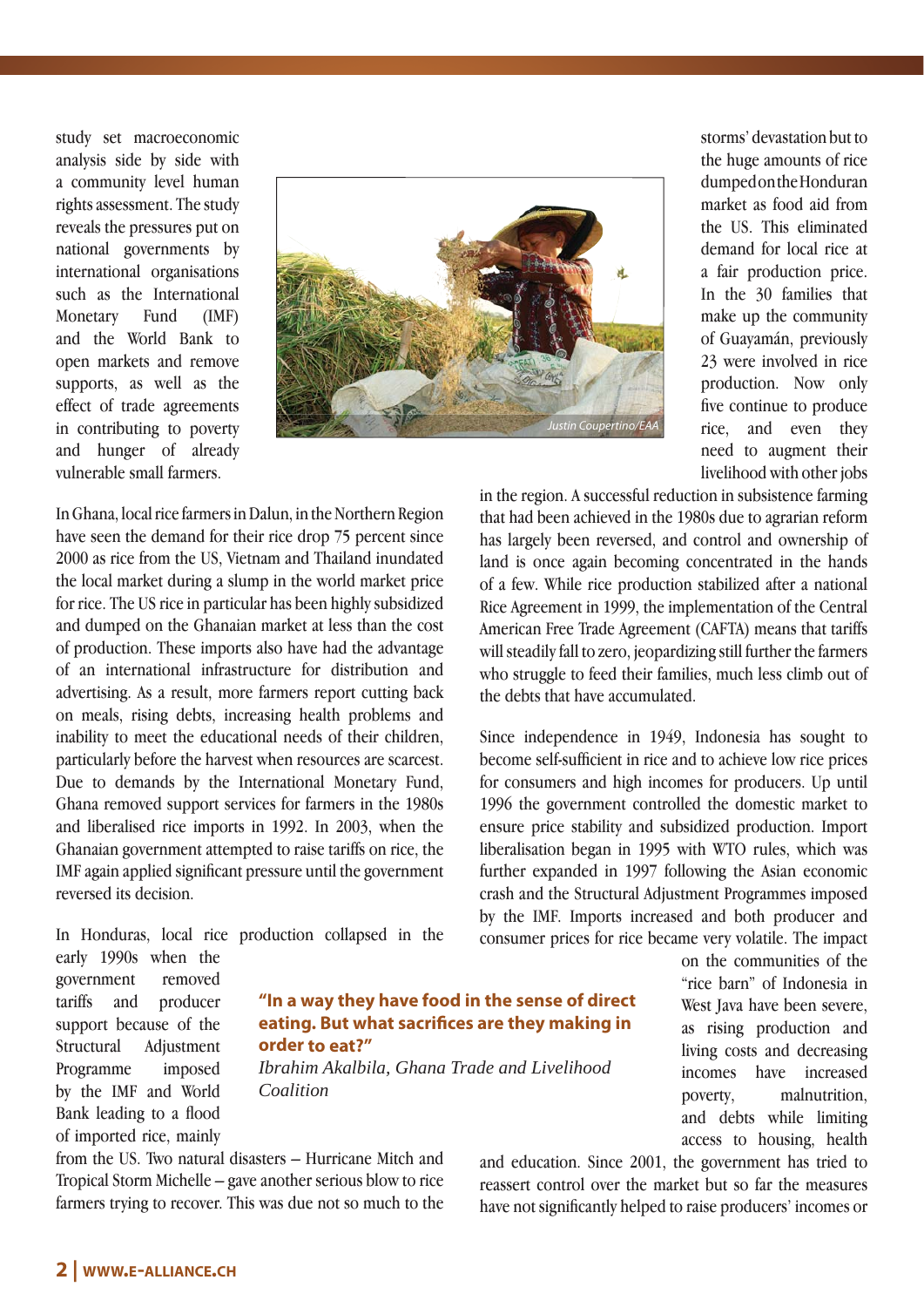lower consumer prices. In the meantime, the World Bank continues to pressure the government to lift a seasonal import ban, which would further threaten the precarious situation of small farmers in the country.

**"Donations… of milled rice came from abroad, and the municipalities were full of milled rice. They started giving this rice to everybody. So the market was saturated and rice producers didn't know what to do with their rice."**

*Eduardo Benítez, farmer in Guayamán*

In all three countries, the influx of cheap imports has not even necessarily equated to lower costs for consumers because of the high concentration of the rice business. Thus both producers and consumers in the national economy can lose in the drive to liberalise markets to international trade.

national governments of Ghana, Honduras and Indonesia; the demands of international organisations such as the IMF and World Bank; and the involvement of the member states of these international organisations, including the practices of certain countries which has contributed to import surges and inappropriate use of food aid.

These conclusions have specific implications.

### **CONCLUSIONS**

Rice farmers whose market access is destroyed lose their main source of income and will probably no longer be able to feed themselves and their families adequately at all times. Many of them will have great difficulties to find alternative The strong evidence that trade liberalisation has directly led to the violation of the Right to Food of small scale rice producers casts further serious questions on the value of a trade approach which further de-stabilizes and marginalizes small scale farming communities. The argument that



sources of income, not only in the short term but also in the long run.

This study concludes that the Right to Adequate Food of these rice producing communities has been violated in the past by the specific actions of the